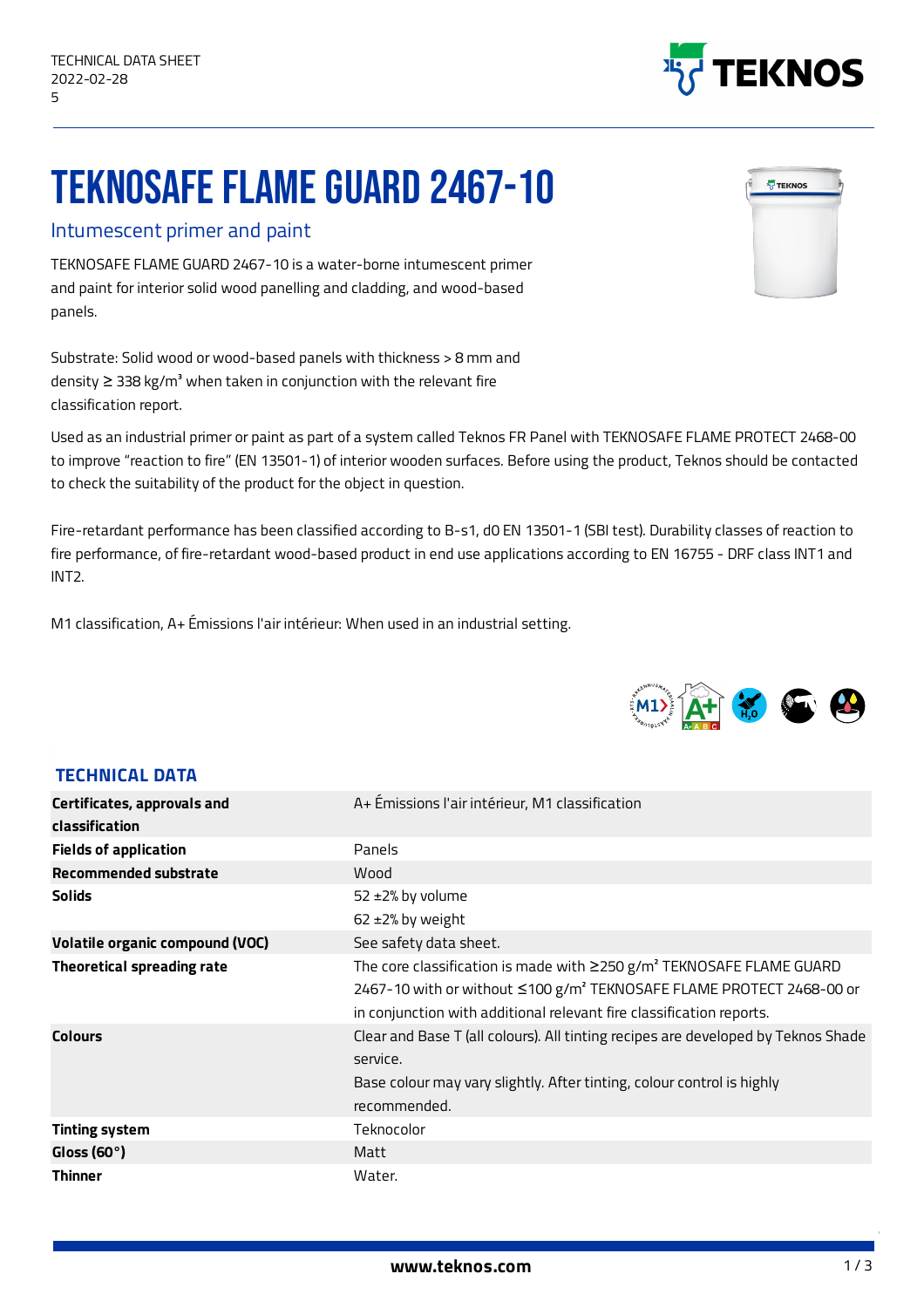

| <b>Density</b>                | Approx. 1.26 g/ml                                                                                                                                                                                                                                                                                                                                                                                                                                                                                                                                                                                                                                                                                                                                                                                                                                                                                            |                 |                 |  |
|-------------------------------|--------------------------------------------------------------------------------------------------------------------------------------------------------------------------------------------------------------------------------------------------------------------------------------------------------------------------------------------------------------------------------------------------------------------------------------------------------------------------------------------------------------------------------------------------------------------------------------------------------------------------------------------------------------------------------------------------------------------------------------------------------------------------------------------------------------------------------------------------------------------------------------------------------------|-----------------|-----------------|--|
| <b>Storage</b>                | Must not freeze. The best storage temperature is +10 $^{\circ}$ C - +25 $^{\circ}$ C.                                                                                                                                                                                                                                                                                                                                                                                                                                                                                                                                                                                                                                                                                                                                                                                                                        |                 |                 |  |
| <b>Packaging</b>              | Available in a range of standard pack sizes.                                                                                                                                                                                                                                                                                                                                                                                                                                                                                                                                                                                                                                                                                                                                                                                                                                                                 |                 |                 |  |
|                               |                                                                                                                                                                                                                                                                                                                                                                                                                                                                                                                                                                                                                                                                                                                                                                                                                                                                                                              |                 |                 |  |
| <b>DIRECTION FOR USE</b>      |                                                                                                                                                                                                                                                                                                                                                                                                                                                                                                                                                                                                                                                                                                                                                                                                                                                                                                              |                 |                 |  |
| <b>Surface preparation</b>    | The wood must be free from wood dust and contamination. The moisture                                                                                                                                                                                                                                                                                                                                                                                                                                                                                                                                                                                                                                                                                                                                                                                                                                         |                 |                 |  |
|                               | content of the wood should be approx. 10% and should not exceed 12%.                                                                                                                                                                                                                                                                                                                                                                                                                                                                                                                                                                                                                                                                                                                                                                                                                                         |                 |                 |  |
| <b>Application method</b>     | Airless spraying, Air-assisted airless spraying                                                                                                                                                                                                                                                                                                                                                                                                                                                                                                                                                                                                                                                                                                                                                                                                                                                              |                 |                 |  |
|                               | Apply industrially.                                                                                                                                                                                                                                                                                                                                                                                                                                                                                                                                                                                                                                                                                                                                                                                                                                                                                          |                 |                 |  |
| <b>Application</b>            | <b>Nozzle</b>                                                                                                                                                                                                                                                                                                                                                                                                                                                                                                                                                                                                                                                                                                                                                                                                                                                                                                | <b>Pressure</b> | Air support     |  |
|                               | Airless flat 0.28 mm                                                                                                                                                                                                                                                                                                                                                                                                                                                                                                                                                                                                                                                                                                                                                                                                                                                                                         | 120-150 bar     |                 |  |
|                               | Air-assisted airless<br>flat $0.28$ mm                                                                                                                                                                                                                                                                                                                                                                                                                                                                                                                                                                                                                                                                                                                                                                                                                                                                       | 80-120 bar      | $1.0 - 1.5$ bar |  |
| <b>Application conditions</b> | The temperature of the air, the surface and the paint shall be above +10°C and<br>the relative humidity of the air below 80% during the time of application and<br>drying. The best result is achieved when the temperature of the air is between<br>+23°C and +38°C, the relative humidity of the air is 50-70% and the ventilation<br>good.<br>Stir the paint thoroughly before use, preferably using mechanical stirring.<br>It is recommended to overcoat TEKNOSAFE FLAME GUARD 2467-10 with e.g.,<br>TEKNOSAFE FLAME PROTECT 2468-00 in cases where the surfaces concerned<br>must be washable, or where a certain haptic is expected (e.g., wooden walls or<br>frequently cleaned ceiling or panels).<br>For all coated solid wood or wood-based panels, a non-marking protective<br>layer of minimum 1.5 mm thickness (e.g., polyethylene film) is recommended to<br>be used between coated surfaces. |                 |                 |  |
| <b>Drying time</b>            | +23°C / 50% RH                                                                                                                                                                                                                                                                                                                                                                                                                                                                                                                                                                                                                                                                                                                                                                                                                                                                                               |                 |                 |  |
| touch dry                     | 20-30 min.                                                                                                                                                                                                                                                                                                                                                                                                                                                                                                                                                                                                                                                                                                                                                                                                                                                                                                   |                 |                 |  |
| -overcoatable                 | After at least 4 h. TEKNOSAFE FLAME GUARD 2467-10 must be through-dry                                                                                                                                                                                                                                                                                                                                                                                                                                                                                                                                                                                                                                                                                                                                                                                                                                        |                 |                 |  |
|                               | before application of the topcoat.                                                                                                                                                                                                                                                                                                                                                                                                                                                                                                                                                                                                                                                                                                                                                                                                                                                                           |                 |                 |  |
|                               | Increase in film thickness and rise in the relative humidity of the air in the drying<br>space usually slow down the drying process. When using accelerated drying ask                                                                                                                                                                                                                                                                                                                                                                                                                                                                                                                                                                                                                                                                                                                                       |                 |                 |  |
|                               | for the instructions from the manufacturer.                                                                                                                                                                                                                                                                                                                                                                                                                                                                                                                                                                                                                                                                                                                                                                                                                                                                  |                 |                 |  |
| <b>Coating system</b>         | To stay within the classifications obtained the treatment systems must be:<br>-TEKNOSAFE FLAME GUARD 2467-10 without topcoat,or<br>-TEKNOSAFE FLAME GUARD 2467-10 with industrially applied topcoat<br>TEKNOSAFE FLAME PROTECT 2468-00                                                                                                                                                                                                                                                                                                                                                                                                                                                                                                                                                                                                                                                                       |                 |                 |  |
| <b>Cleaning</b>               | Water.                                                                                                                                                                                                                                                                                                                                                                                                                                                                                                                                                                                                                                                                                                                                                                                                                                                                                                       |                 |                 |  |

2/3